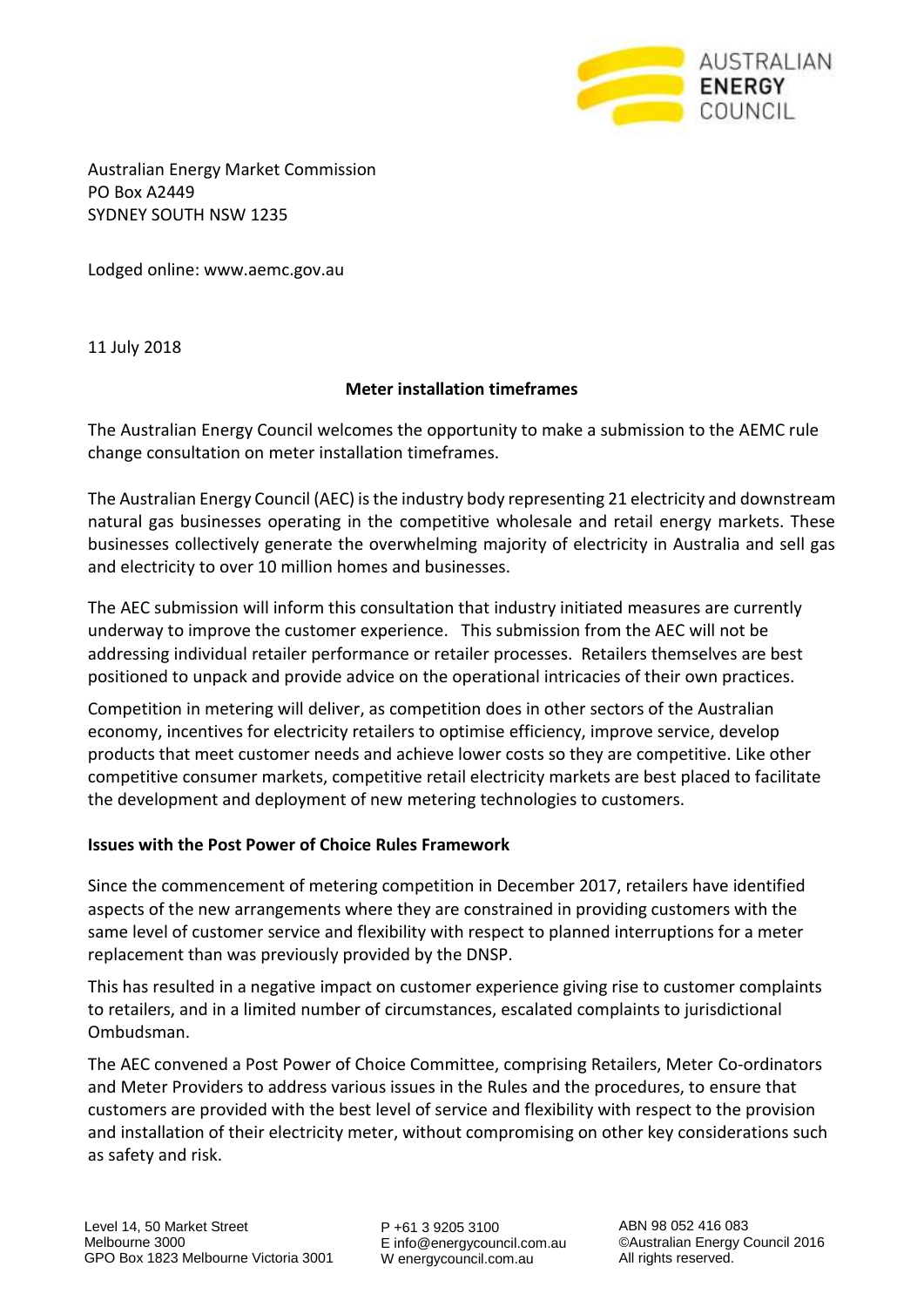This Committee has lodged proposed rule changes with the AEMC. This consultation addresses that proposal in conjunction with the lead rule change proposal submitted by the Federal Minister.

Specific responses are set out below:

# **Question 1 Requirements for meter installation timeframes**

# **1.1. What are the benefits to customers of imposing installation timeframes in new and replacement situations?**

The introduction of new market participants has created additional coordination obligations and interdependencies requiring retailers to adopt a number of new processes and procedures. Despite the requirement for additional role nominations via the Marketing Settlements and Transfer Solution (MSATS) and participant interactions, the timeframes associated with an interruption notification and meter replacement still remain the same.

Rather than imposing new installation timeframes, it is more important that:

- For installations, coordination requirements are permitted that address how customers wish to be engaged as part of a smart meter deployment; and.
- For replacements, customers are provided with the ability to nominate a preferred time for the replacement of their meter.

The most efficient delivery of a meter replacement is when the metering provider can coordinate several installations in the most efficient geographical sequence. In most cases power is only out for an hour and most jobs are completed when the customer is not home so the customer impact is usually minimal. Where a customer cancels an installation, the most efficient response would be for the metering provider to schedule another job within the geographical proximity subject to the customer's consent. If it is convenient for both the customer and the metering provider the replacement can be undertaken at short notice. In this way the customer receives their new meter and the metering provider is not potentially impeded from the installation of an efficient number of meters in a day.

Requiring a 4 day notification removes this flexibility. It results in the metering provider being potentially constrained from the efficient delivery of a service to customers who may otherwise be open to receiving a meter. This results in added inconvenience for customers and higher service costs than otherwise be the case.

Presumably the suggested penalties are intended to improve the customer experience. The AEC submits that a preferred regulatory approach to improve the customer experience will be to amend the regulatory framework to allow sufficient flexibility for the efficient and customer centric delivery of meter services.

### **1.2. What are the expected costs of imposing installation timeframes?**

The expected costs of imposing maximum installation time frames are likely comparable to the current costs of imposing minimum time periods that must elapse before next steps can occur,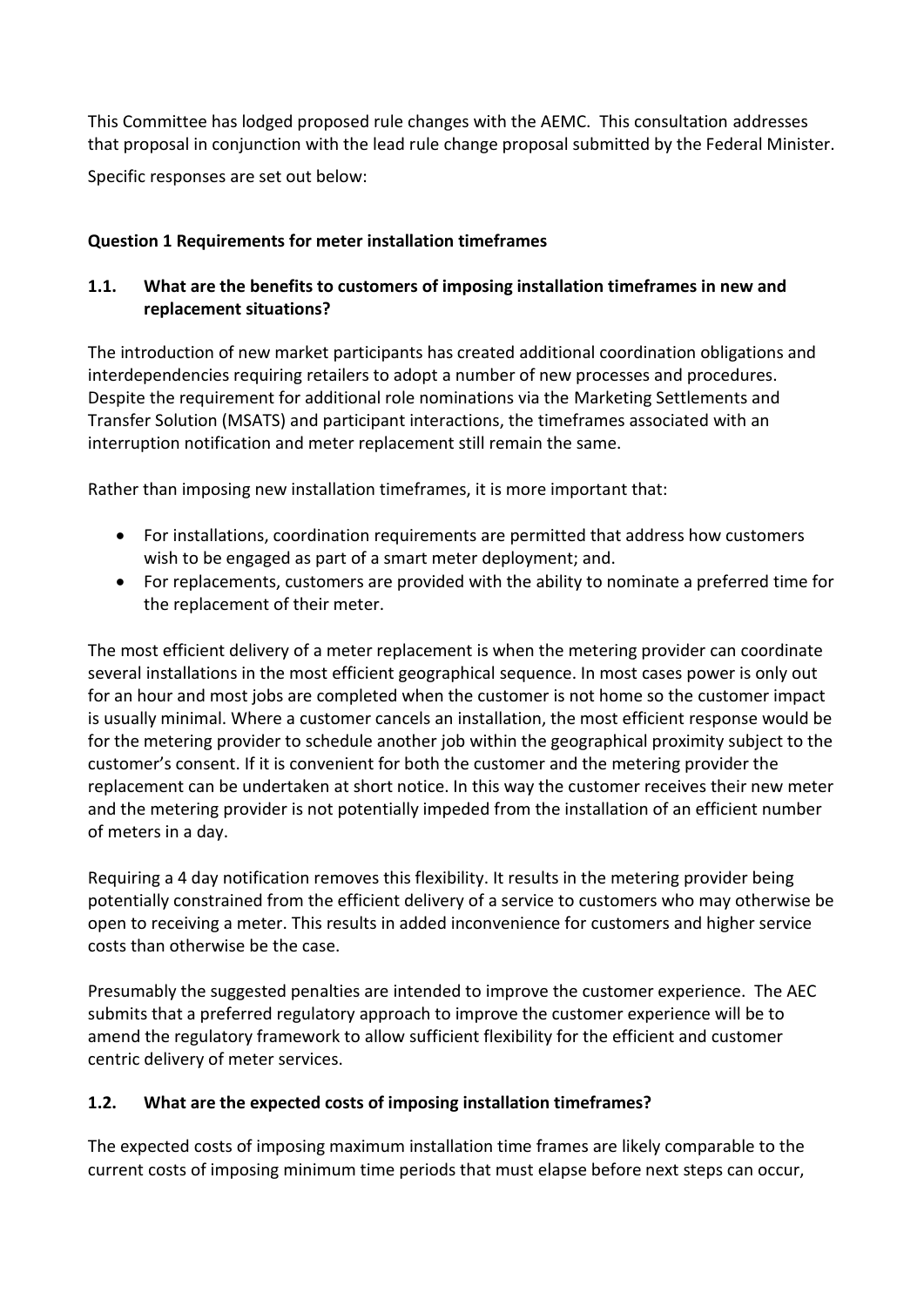presently extant in the rules. Both approaches remove the most efficient response of the provider being able to schedule concurrent job activity within the geographical proximity subject to the customer's consent.

In any impact evaluation in this regard, first consideration should be given to removing existing impediments to efficient service delivery.

# **1.2. Should there be different requirements for different types of installation scenarios and why?**

The different types of installation scenarios fall broadly into New Connections, Faults and Malfunctions, and Replacements,

- New Connections Provided that the necessary prerequisites are met, meter installation to a new connection in of itself is generally not a complex scenario. However meeting prerequisites, and obtaining notices from a suitably qualified electrician and notices that network related services are completed can be complex. These may become conflated in the customers mind with the meter installation itself.
- Faults and malfunctions Meter faults and malfunctions can have two impacts:
	- $\circ$  Power outages although rare these require an immediate response, and
	- $\circ$  Data flow interruptions these may have an impact on the operation of sophisticated load management systems but should not lead to a customer being off supply. Data flow interruptions may also mean that billing accuracy is compromised.
- Replacements Many of these replacements are very different to others, and therefore the AEC does seek to differentiate the metering arrangements that apply to small and large customers, especially with regard to notice of interruption to supply. Many larger customers have CT metering, which does not require an outage for a meter change. Most business customers would seek flexibility in agreeing to outage times.

Therefore consideration should be given to differing requirements for different scenarios.

# **1.5. If a timeframe was imposed for new and replacement situations, at what point should the 'clock' start? That is to say, what preconditions would need to be met before the relevant timeframe should commence for each of the different types of installation scenarios?**

The AEC do not recommend this approach. Meeting prerequisites, and obtaining notices from a suitably qualified electrician and notices that network related services are completed can be complex. Metering access requirements are often difficult. Many of these issues are conflated in customer complaints about metering delays. The AEC consider their own rule change proposal addresses the central themes that are frustrating service delivery in the current environment, and urges these be addressed prior to the further consideration of punitive approaches.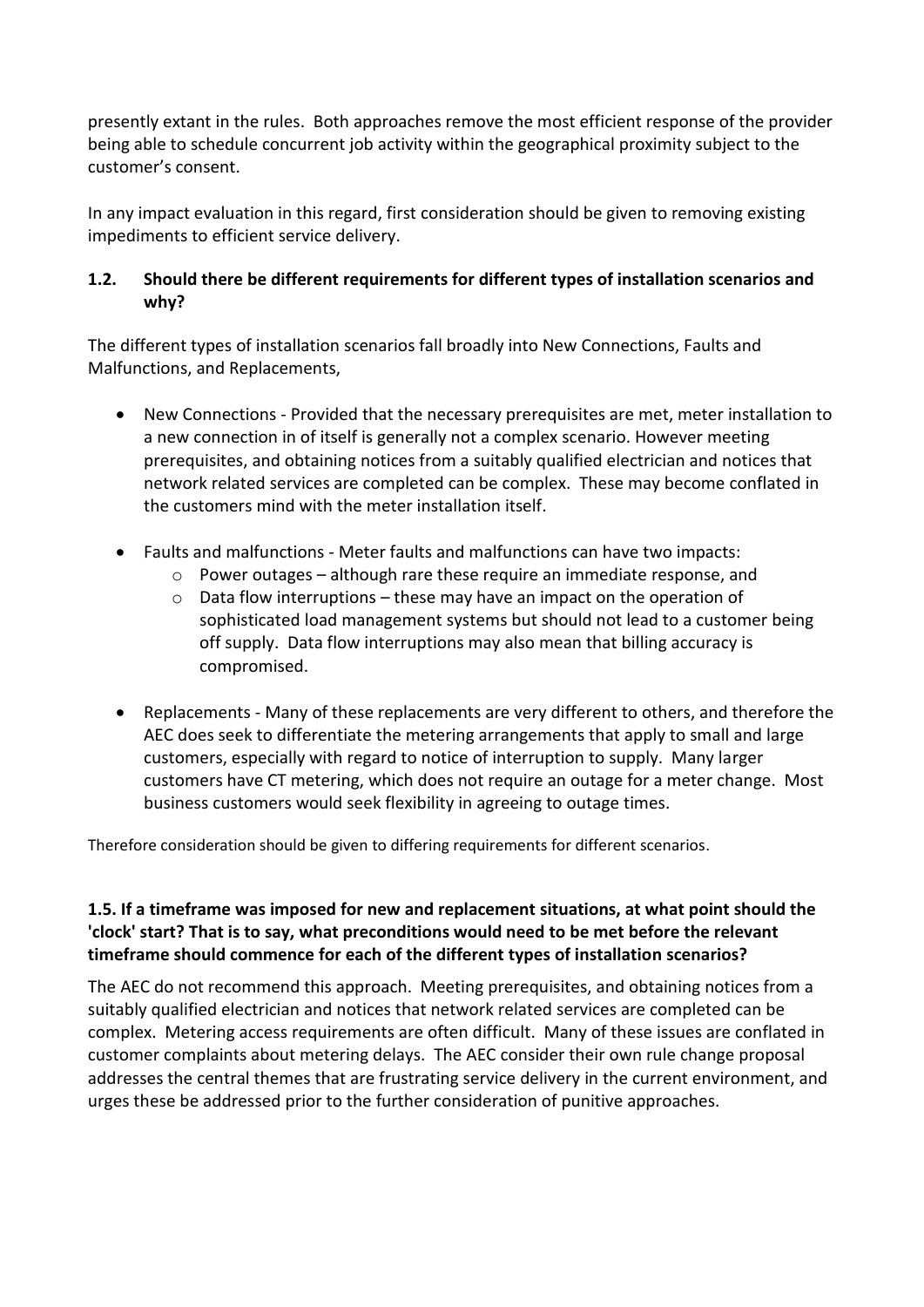## **Question 2 Potential measures to improve the meter installation process**

## **2.1. For each of the options to minimise process timeframes above (planned interruption notices and the customer notification process):**

#### **(a) What are the benefits of the proposal?**

The greatest benefit of this proposal is giving customers greater control over the timing of their planned interruption. This in turn allows for installations to be completed in a more timely and efficient manner, ultimately lowering costs for the industry and consumers.

The proposal also supports the development of notification procedures and processes that underpin the delivery of better customer services and helps to ensure that all parties understand their obligations under the rules and how they should interact with other parties to deliver better services.

Creating this certainty will foster operational effectiveness which we believe is an important precondition to realise future process improvements and efficiencies;

## **(b) What costs and risks for participants and consumers would be involved in implementing the proposal? How could these costs and risks be managed, for example through limitations in the NERR on the circumstances in which: planned interruption timeframes could be reduced; or new meter deployment notices could be waived?**

The revised rules also impose additional conditions on retailers with respect to retailer-led new meter deployments. Again, these new obligations do not empower customers to either nominate their preferred means of notification or to negotiate their preferred planned interruption for the installation of their meter.

To overcome this, the AEC proposed rule provides that in the event that a retailer proposes to undertake a new meter deployment, the retailer must permit a small customer to elect not to have their meter replaced unless the terms of the small customer's market retail contract authorise the retailer to undertake the deployment. In such instances this would mean that the retailer would not need to undertake the notification processes set out in NERR rule 59(A)(2). In other cases, a retailer would give to the small customer a notice in writing no later than 25 business days prior to the proposed meter replacement and a second written notice no later than 15 business days before the proposed replacement.

## **(c) Is there any new information that is now available following implementation of the competition in metering rules that should change how the Commission considered these issues in the final rule determination?**

We know that metering installation delays have occurred due to market participants adjusting to new service orders and timings. In addition, State-based derogations in Queensland and New South Wales that enabled the LNSP and the customer to agree a preferred date for a planned interruption for the purposes of a meter replacement or repair have not been carried over into the new rules for retailers.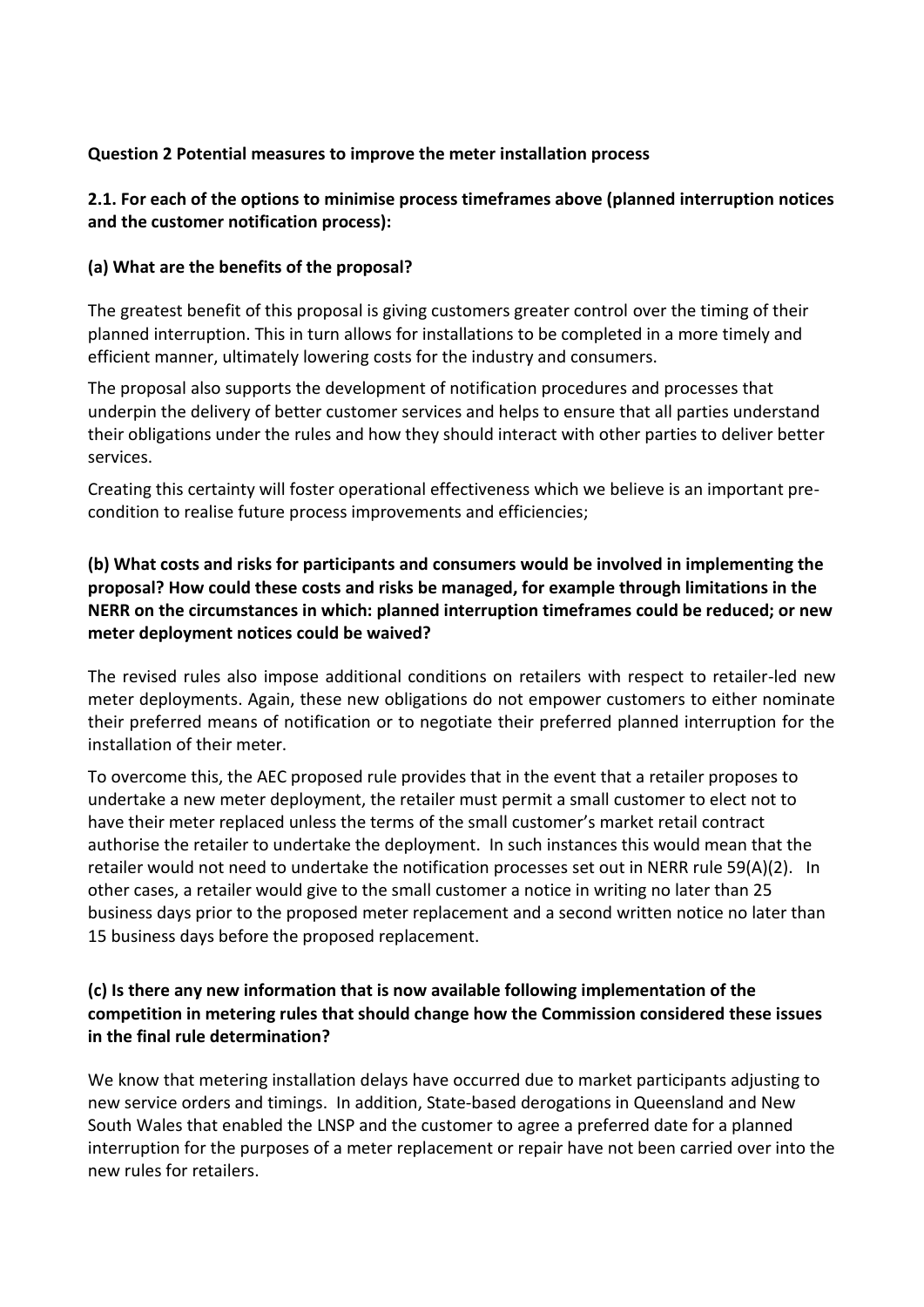But, by and large the new competition in metering rules that retailers must follow are different and more onerous than previously imposed on the LNSP, and lock in additional time delays. This has resulted in a negative impact on customer experience giving rise to customer complaints to retailers, and in a limited number of circumstances, escalated complaints to jurisdictional Ombudsman.

Paradoxically, the new rules also do apply conditions previously imposed on the LNSP without recognising that in many instances these are not transferable or effective for new participants to undertake.

# **Question 3 Other issues related to planned interruption notices 3.1. For each of the proposals related to planned interruption notices (the 24 hour enquiry line and notices to large customers):**

### **(a) What are the benefits of the proposal?**

The proposal seeks to avoid wasted truck visits. The AEC believe the current form of the rules is likely to result in a material number of wasted truck visits.

Savings are also expected from the reduced need for rescheduling, and consequent resending of notices and letters. While the cost of an individual letter or notice may be small (in the order of \$3), extrapolated over the number of potential resend this is likely to be a material amount.

Savings are also expected from reduced call frequency and handling times. Again, while the cost of a call to address an inquiry regarding a planned interruption notification is individually small (in the order of \$8), extrapolated over the number of calls associated with confusion around the planned interruption for a new meter deployment, this is likely to be a material amount.

### **(b) What costs and risks for participants and consumers would be involved in implementing the proposal? How could these costs and risks be managed?**

Savings are expected from the reduced need for rescheduling, and consequent resending of notices and letters. While the cost of an individual letter or notice may be small (in the order of \$3), extrapolated over the number of potential resends this is likely to be a material amount. Savings are also expected from reduced call frequency and handling times. Again, while the cost of a call to address an inquiry regarding a planned interruption notification is individually small (in the order of \$8), extrapolated over the number of calls associated with confusion around the planned interruption for a new meter deployment, this is likely to be a material amount. There is no identified risk to consumers associated with this approach.

### **A competitive future**

The transition in the energy sector brings with it a range of technical and regulatory challenges to ensure energy reliability and reduce the risk of poor customer outcomes. The AEMC has noted these challenges in its 2018 Review of Retail Energy Competition in the NEM (NEM Market Review), which reflected on the inconsistent regulatory treatment and experience that customer's face.